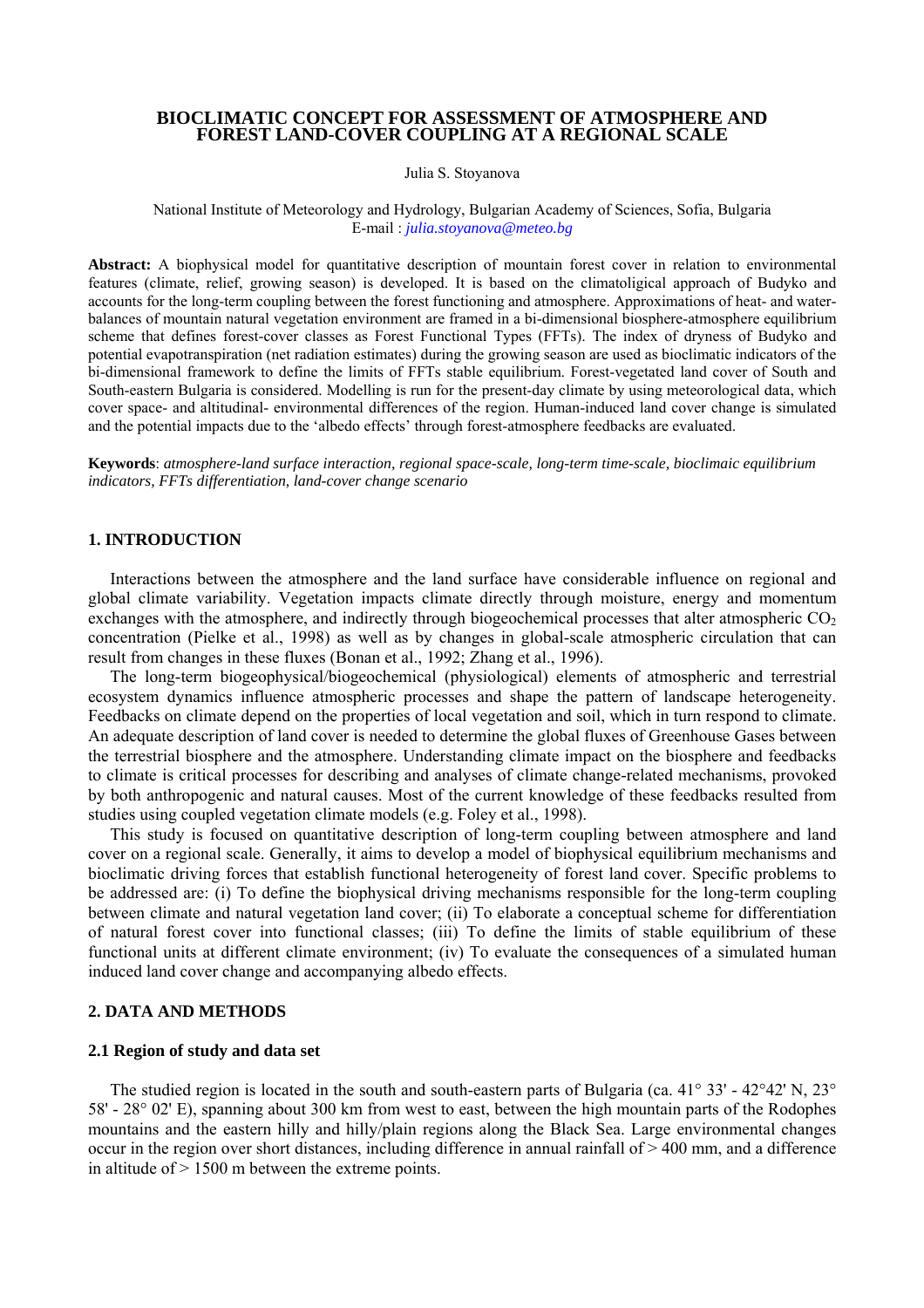The data set covers parameters necessary to force a simple land surface model, as follows: Physical canopy properties, topography and clear sky solar irradiance; Meteorological data for the present-day climate (1961-1990); Phenology. As land cover characteristics we accept the dominant for the region vegetation types, determined via experimental survey at the province level by Gerasimov et al. (1960): native coniferous (highest and wettest extreme), xerophytic broadleaved species (driest extreme in intermediate points), mesophytic broadleaved (intermediate points) and coastal forests. The physical canopy properties are described (Rudnev, 1984) corresponding to the dominant vegetation cover range. Meteorological and phenological data from 14 representative for the region stations of the National Meteorological and Forest Network that cover space- and altitudinal- environmental differences of studied region are used.

### **2.2 Theoretical assumptions**

The key consideration in this study is the multiple bi-directional functional relation between the potential vegetation (forest) at mountain environment and the climate system. To quantify this coupling at a regional scale, some basic assumptions and well-known statements from the literature are accepted and used in guiding development of the model, as follows:

*Natural forest ecosystem functioning.* Ecosystem structure and its functioning, via exchanging matter and energy between the biota and the environment are strongly determined on timescales of decades to centuries by climate influences, primarily through temperature ranges and water availability as well as by surface albedo and biogeochemical cycling (e.g. Neilson, 1995).

*The principle of natural zonality in climate-vegetation processes.* The idea that zonality is caused not only by the heat- and water- amounts but by their relative proportions have been fully developed by Budyko (1974). It is framed in a bioclimatological theory, which links climate to major global vegetation zones (biomes) within a bi-dimensional framework. The two indicators of this scheme are: the net radiation  $R_n$  of moist surface and the radiative aridity index of Budyko  $\beta = R_n/LP$ , i.e. the ratio of the yearly sums of net radiation to those of the latent heat, *L* and precipitation, *P*. The parameters  $R_n$  and  $\beta$  approximate the main components of heat- and water-balances, and their relation may serve for global biome classification and thus to describe the various climatic regimes.

*Biogeophysical and biogeochemical terrestrial ecosystems processes of influence on climate.* Being functionally related, the biogeophysical processes, i.e. the mass- and energy- exchange at the boundary layer between leaf system and environment, determine the efficiency of biogeochemical processes. This mechanism was approved through laboratory experiments at molecular level for single plants (Stoyanova, 1985; 1996) and we can transfer this knowledge as valid at an ecosystem level.

*The concept of plant functional types (PFTs).* The PFTs concept has received new attention in response to human-induced global changes. The biomes consist of individual species of measurable leaf physiology and carbon allocation. PFTs reduces the complexity of species diversity in ecological function to a few key plant types and are advocated to predict the composition and functioning of ecosystems in a changing environment (Bonan et al., 2002). Valentini et al. (1999) pointed out the importance of defining functional units in terrestrial ecosystems based on exchange of matter and energy that has the clear advantage of defining the exchange of trace gases and energy between land surface−atmosphere. Based on this, another functional units type classification is introduced (Section 3.2) as a standpoint of our regional model.

### **3. RESULTS**

#### **3.1 Model development**

Based on theoretical considerations in Section 2.2, a biophysical model aiming to quantify the major processes in the long-term land-atmosphere interactions is developed. The model simulates some aspects of matter/energy flows on a regional scale and includes the following adjustment steps: (i) Assessing evaporation efficiency as a function of air aridity (or humidity) and type of active surface; (ii) Budyko energy balance estimates of potential evapotranspiration during the growing season as a measure of energy loading; (iii) The vegetated active surface (coniferous/broadleaved canopy) is specified by corresponding radiative properties of the dominant land cover type; (iv) The growing environmental gradients are specified by both: the length of the growing season (limited by 10 °C temperature thresholds) and the solar irradiance as modified by the relief of studied region.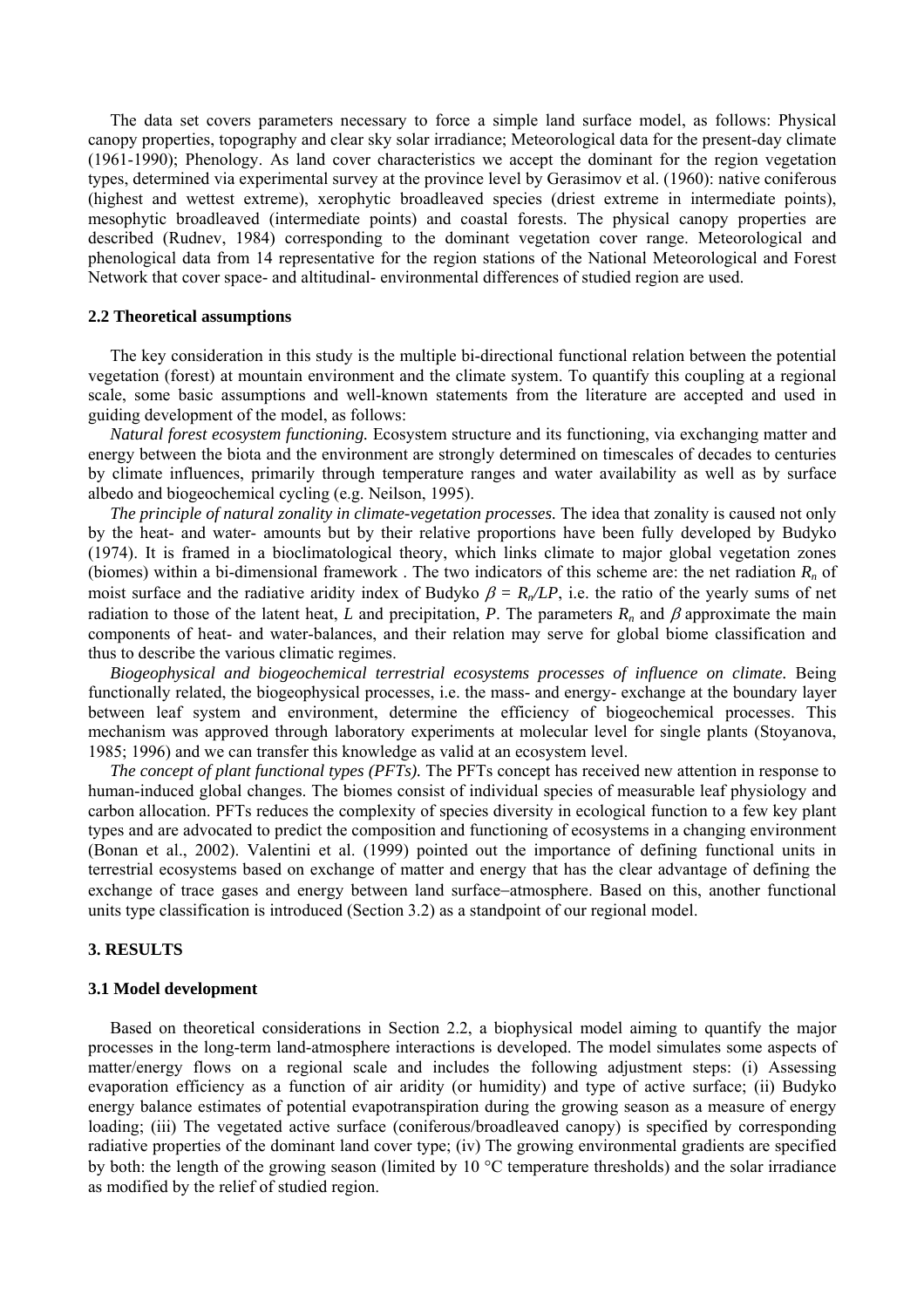The model consists of separate units for parameterisation of solar irradiance transfer, net radiation partition and soil water content. It operates on a 10-days time step to adopt the method of Budyko (1974) for regional 'process-based' long-term climate-vegetation coupling estimates. Climatological approximations of heat- and water- balances of natural vegetation in mountain environment are performed through radiative index of dryness of Budyko  $\beta$ , and potential evapotranspiration of forested-land surface (net radiation estimates:  $E_0(veg) \approx R_n/L$ ) during the growing season. The index  $\beta$  and  $E_0(veg)$  are the main model outputs derived in an ideal variant of land surface water status as the following limitations are applied: (i) Mountain terrains with a sky view of more than 90 percent up to a nearly unobstructed view; (ii) Full vegetation coverage of soils with one vegetation layer; (iii) Homogeneity of land cover assuming moist conditions over a forest canopy; (iv) Moisture flux is not soil controlled but atmosphere controlled; (v) Soil moisture regime is accounted qualitatively (i.e. soil hydrophysical properties are not considered).

### **3.2 Model results: Bioclimatic concept for natural vegetation differentiation**

The model is used to describe functional heterogeneity due to the regional-scale environmental gradient (climate, relief, soil, growing season). On this basis, a boiclimatic concept for differentiation of potential natural forest cover is proposed. This concept is framed in a bi-dimensional biosphere-atmosphere equilibrium scheme that aggregates the parameterised forest-cover into functional units. In conformity to the Budyko's climatic classification (Budyko, 1974), we propose a static equilibrium scheme, where a direct correspondence between vegetation and climate is assuming without considering the transient response over time. In achieving this, we develop the concept of forest functional types (FFTs), which are defined independently of vegetation structure and focus on the exchange of the energy and matter of ecosystems. The FFTs are conceptually related to PFTs (see Section 2.2) but FFTs group similarly functioning ecosystems independent of structure. In other words, biogeophysical long-term coupled processes of water- and energyexchange are used as criteria to define the bioclimatic limits of FFTs in their capacity of biogeochemical cycling units in a stable equilibrium. A similar approach has been applied by Paruelo et al. (2001) who introduce Ecosystem Functional Type EFTs on functional principle.

Figure 1a presents a classification of the land surface (i.e. forest cover type and soils) derived by using a plot method in terms of our bi-dimensional static equilibrium scheme of climatic energetic and hydrological resources. The FFTs are delimited by their *x*, *y* plot position ( $\beta$  on the *x*-axis,  $E_o(veg)$  on the *y*-axis). Using this technique, the natural land cover in the region of south and southeastern Bulgaria is differentiated on Figure 1a in three functional units: Native coniferous (▲); Xerophytic broadleaved species (♦); Mesophytic broadleaved and coastal forests (●).



**Figure 1**: Land-surface classification plot of forest functional types in south and south-eastern Bulgaria. (a) Native forests: coniferous (▲); xerophytic broadleaved (♦); mesophytic broadleaved and coastal (●). (b) The same as (a) along with the artificial coniferous established in the lower forest belt  $(\Delta)$ .

### **3.3 Simulating human induced land-use/cover change**

Changes in vegetation, which can affect the physical properties of the land surface and its interaction with the atmosphere, have occurred ([file:///E:/M-vo%20Zem&Gor/NUG/Forest\\_Policy/Forest\\_BG.html](http://www.fao.org/ag/AGP/AGPS/Pgrfa/pdf/bulgaria.pdf)) in arid